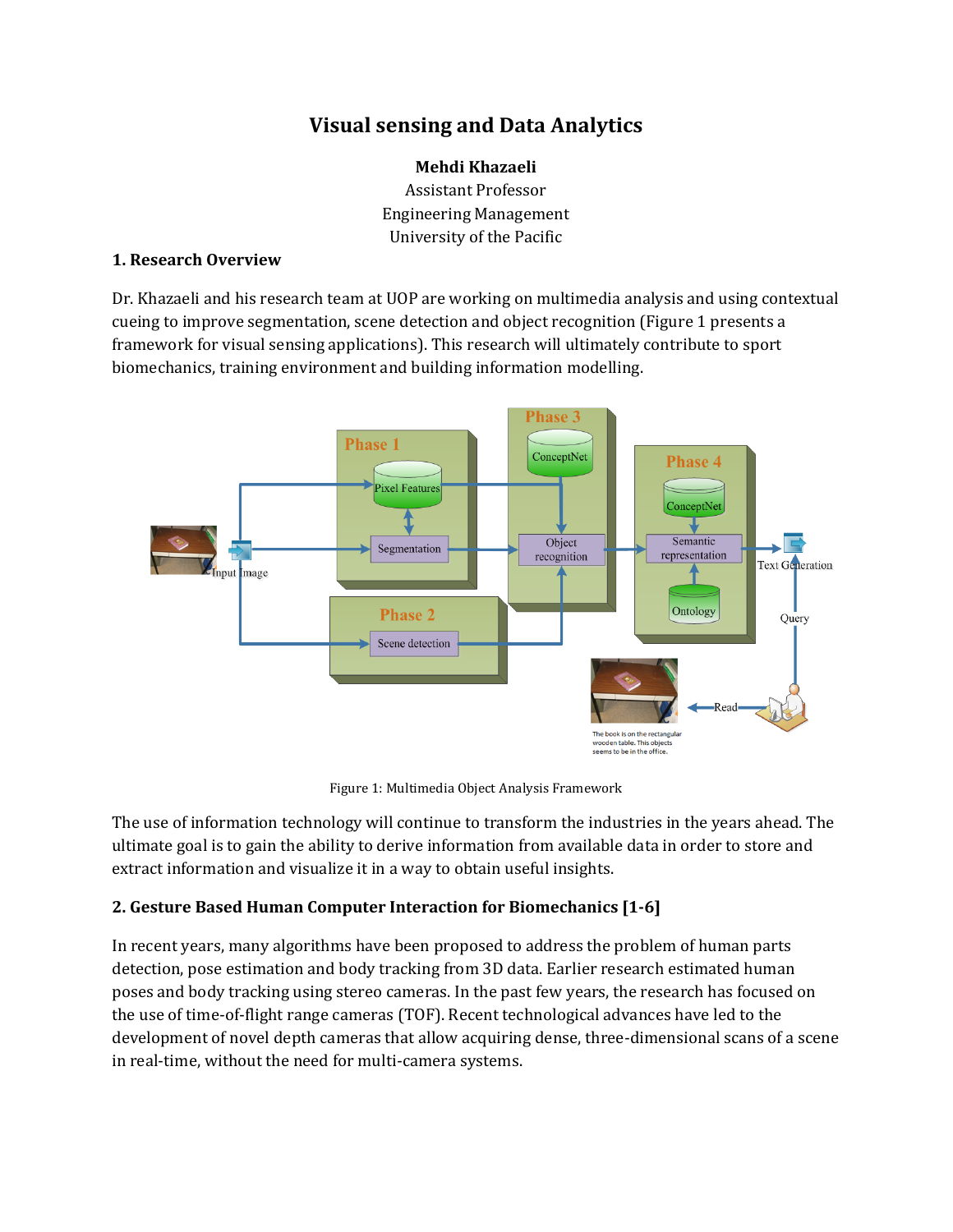In sport biomechanics having knowledge on the position and orientation of an athlete is vital when assessing performance, injury risk and joint loading. Since the inception of the discipline, scientists have searched for a method of obtaining this information quickly and accurately.

Our research has focused on implementing real-time 3D scans of a scene to aid in the ergonomics analysis in a work environment. Kinect sensors have been used to explore the use of depth cameras in several analysis contexts including body segment tracking, whole-body person tracking and 3D scanning. The major steps of this process in summarized in the following figure:



Figure 2: Tracking and 3D scanning Framework

In another research multimedia and gesture analysis is being combined together to measure the level of attention and participation of students in the classroom. For example, students' verbal and nonverbal behaviors have been recorded and correlated with observers' reports to predict students' levels of engagement, with the goal of developing automated systems that could help predict and assist learning. Studies have shown that quality of attention depends on several factors, including fatigue, motivation, emotion, and enjoyment. Attention has been proven to be associated with student performance and learning.

## **3. Building Information Modeling and Visual Sensing [7-10]**

Building Information Modeling (BIM) is becoming widely used in the construction and building management industries. BIM building models provide object-oriented 3D modeling of building components, as well as the ability to attach additional data and documents to building components. Creating BIM models for existing buildings, and maintaining the models throughout building lifecycles, is a difficult and time-consuming task. Research on the use of imaging in construction and building information modeling (BIM) is still in its early stages. Imaging has been investigated in reconstructing building models, construction quality assurance and progress monitoring, and construction safety. In recent years, Building Information Modeling (BIM) has become more integrated in the construction industry. BIM is an intelligent model-based process that gets the right information to the right people at the right time.

I developed a new fully automated object identification framework for image and video which will identify objects and wall configurations and their special relationships in commercial office spaces for comparison to and updating of BIM models of the spaces.

At University of the Pacific, we are in the process of establishing a "5D Augmented Reality Center" (3D modeling, time and cost) in the School of Engineering. This center will offer emerging technology of "Building Information Modeling" in which students will research the latest information on BIM technologies and how to integrate BIM into the project delivery processes.